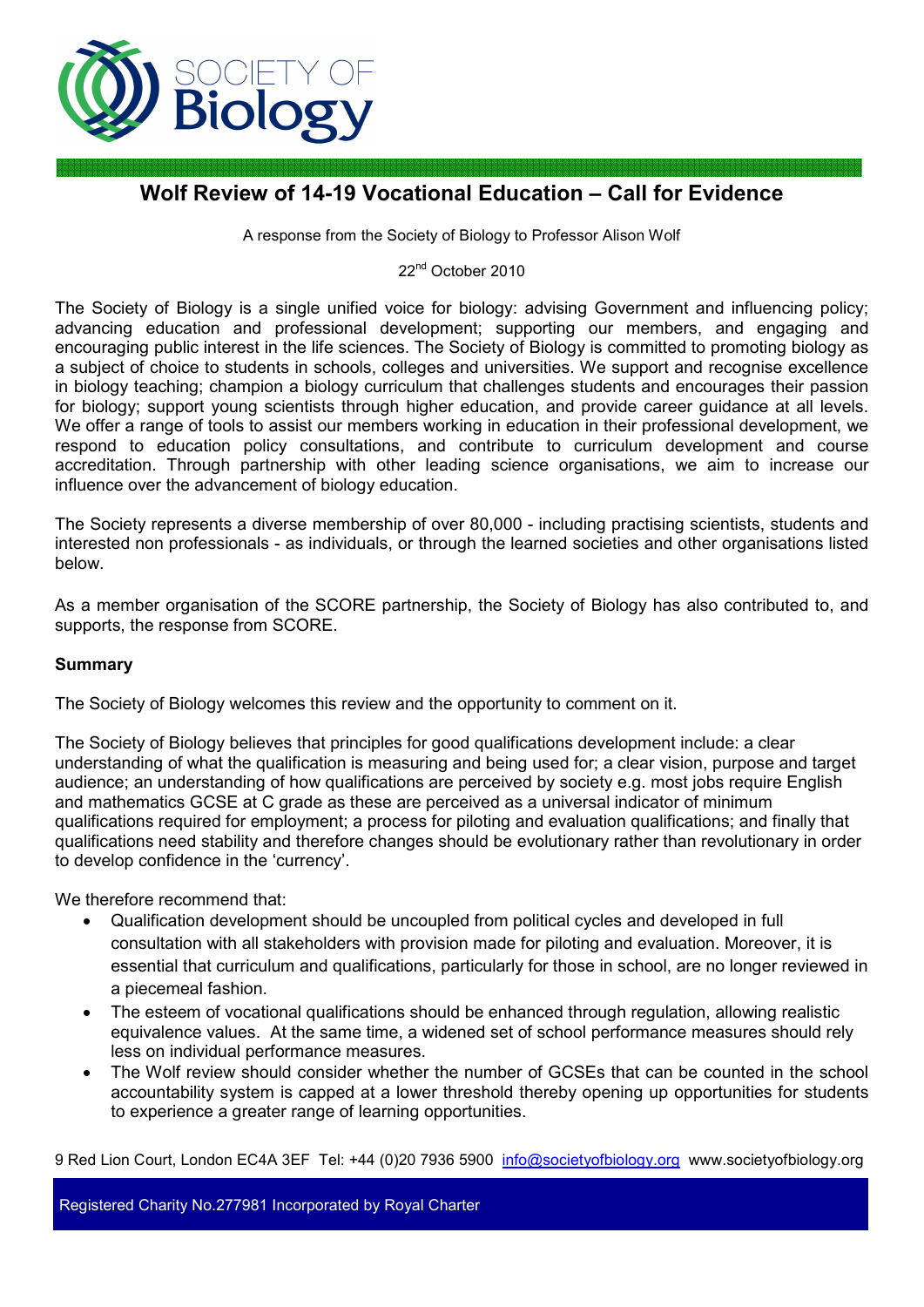

- By the age of 16 years all students should have had the opportunity to experience vocational learning and short taster routes should be made available to pupils in Year 7 and 8 to allow students to make informed decisions about the appropriate learning style for them.
- Information, Advice and Guidance for young people must be targeted, well-informed and non-biased and include examples of both vocational pathways and the more traditional academic routes.
- Ofqual must ensure equivalence between academic and vocational qualifications to establish clear progression routes for learners and for employers.

# **Arrangements for developing qualifications**

Stakeholder engagement is of utmost importance when developing new or redesigning qualifications and the Society of Biology strongly believes that any qualifications, including vocational qualifications, should be developed in consultation with the full range of subject specialists, teachers, employment sectors and HEIs. Vocational qualifications must provide a pathway that develops a student's technical skills in a way that employers and/or HEIs will find useful.

We also believe that any qualification development process needs to allow sufficient time for developing, piloting and evaluating the specification, its delivery and assessment and therefore qualification development should not be affected by the political cycle.

*Recommendation: Qualification development should be uncoupled from political cycles and developed in full consultation with all stakeholders with provision made for piloting and evaluation. Moreover, it is essential that curriculum and qualifications, particularly for those in school, are no longer reviewed in a piecemeal fashion.* 

# **Institutional suitability, accountability and incentives for Vocational Education for 14-19 year olds**

Vocational qualifications have in the past been given nominal equivalence criteria to fit the National League Table guidelines but this has resulted in these courses been viewed as second rate in comparison to traditional qualifications such as GCSEs and A Levels. Reducing or removing equivalence values alone will not solve anything, but may simply shift learners wholesale into the wrong type of courses for them, and this review must counsel the Department for Education against an over-reliance upon it. There must be an independent, evidence-based review of the measures of school performance to look at removing the distortion of the market in 14-19 qualifications caused by the current metric.

#### *Recommendation: The esteem of Vocational Qualifications should be enhanced through regulation, allowing realistic equivalence values. At the same time, a widened set of school performance measures should rely less on individual performance measures.*

Current successful vocational qualifications (e.g. BTEC and OCR National) should be kept but made compatible for use as a stepping stone into Apprenticeships, jobs or further study. This could be achieved be introducing Subject Criteria for use in accreditation by Ofqual that would be set adhering to the principles of good qualification development mentioned previously. One suggestion might be to categorise these qualifications as Vocational GCSE (VGCSE) or Vocational A Level. The intention would be to preserve successful models while ensuring consistency both between Awarding Organisations and over time. In the first instance existing specifications must be allowed to continue for the duration of their current approval period and beyond if need be. Ideally new Criteria would neither depart dramatically from successful current qualifications nor be rushed to fit artificial or political timescales. Professional bodies and employers should be encouraged to contribute to ensure that relevant Vocational A Levels (branded for example as BTEC Vocational A Level) would also fit the requirements for the Technical Certificate components of Apprenticeships.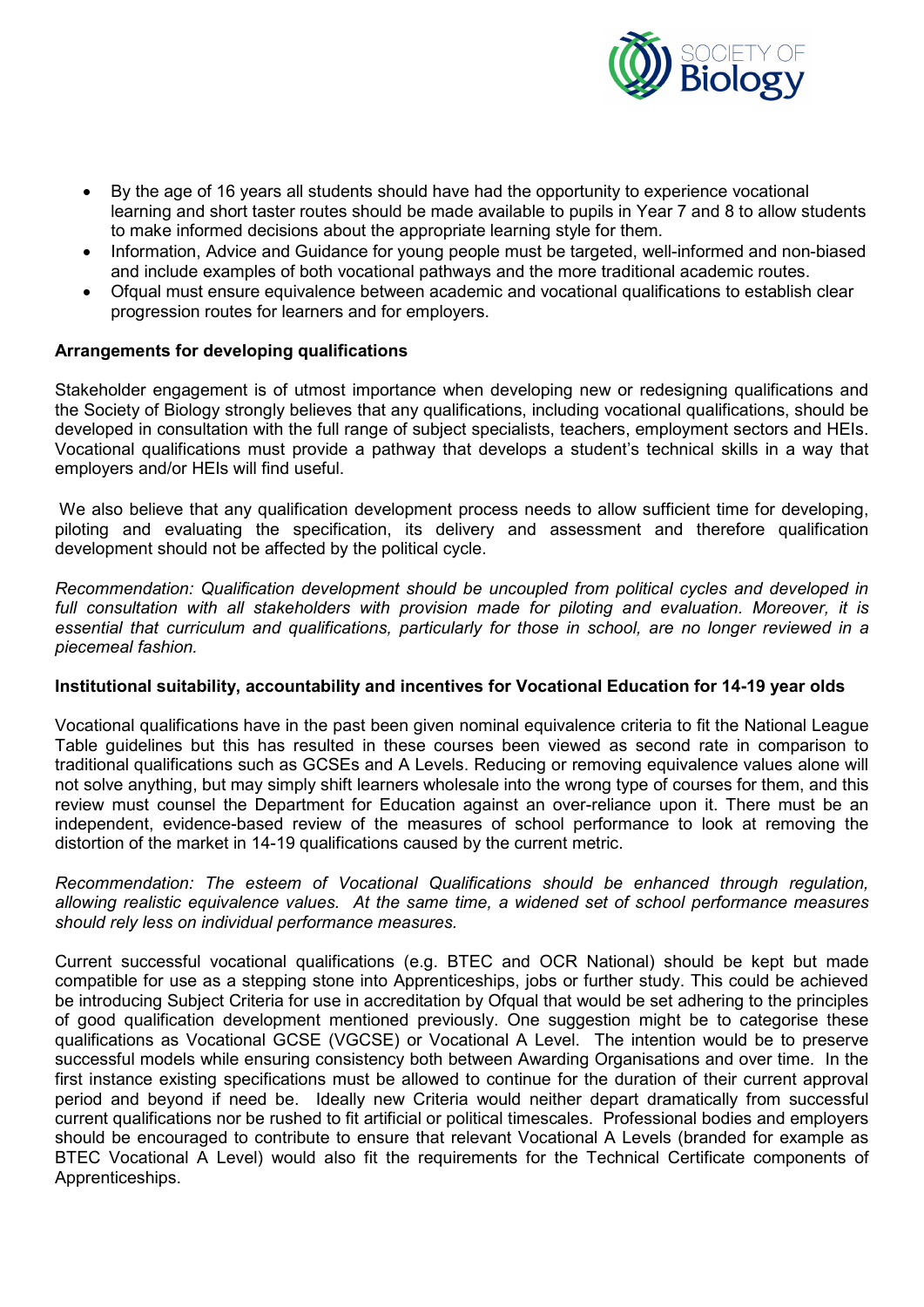

League tables are a major influence on how schools operate with regards to the qualifications offered to students; one possible solution that we would like to suggest should be taken into consideration would be to limit the number of GCSEs that can be used for accountability purposes within the school system thereby freeing up time and opportunity for students to study alternative qualifications or additional GCSEs dependant on the ability and aspirations of the student.

*Recommendation: Consider whether the number of GCSEs that can be counted in the school accountability system is capped at a lower threshold thereby opening up opportunities for students to experience a greater range of learning opportunities.* 

## **The role of the third sector, private training providers, employers and awarding bodies**

As already mentioned we strongly believe that stakeholder engagement is of utmost importance and any qualifications, including vocational qualifications, should be developed in consultation with the full range of subject specialists, teachers, employers and HEIs.

We also acknowledge the huge part that work based opportunities and volunteering placements can play in providing students with opportunities to experience the world of work. Currently, the school work experience programme typically focuses on a one or two week period in the school calendar during which schools are keen to send most of their relevant year pupils for a placement. However, this places an enormous burden on employers to provide a large number of placements over a short timescale and we would suggest that there would be merit in reviewing the purpose, process and structure of how work experience is managed. Additionally there should be incentives for employers to offer these types of opportunities to young people and encouragement for students to take them up. One possible solution could be to work with the appropriate Professional Body and Awarding Organisations to accredit the volunteer/work placement. One example of this in practice is the HE Active Community Fund (www.heacf-awards.ac.uk).

Awarding Bodies are commercial organisations, and therefore face the paradox of developing demanding qualifications which provide progression, and also qualifications which are sufficiently 'passable' that schools and young people wish to undertake them. The effect of negative market forces on qualification development should not be under estimated and we would welcome a full and frank review of the curriculum development landscape that takes into account both academic and vocational qualification development and the incentives for Awarding Organisations to develop appropriate specifications for progression to all career pathways.

## **What is the appropriate target audience for a vocational education offer, and in particular from what age is it appropriate for young people to be engaging in vocational education?**

Many young people can gain a great deal from vocational education, but the extent to which vocational qualifications are appropriate varies individually. The sheer variety of the audience of learners dictates that there should be a menu of options available, and the young age at which they may be taken dictates that it be should possible to undertake a bespoke mixture so as not to limit later choices. We recognise that students may wish to change from a vocational pathway to an academic route later in their education and vice versa therefore any route, be it academic or vocational in nature, must allow learners to switch pathways at appropriate stages.

Vocational qualifications offer students an opportunity to learn through a more practical and hands on approach and we would argue that all students of all abilities would benefit from some experience of this learning style. The National Curriculum at Key Stage 3 should be revised to require an element of vocational learning without specifying content. Schools could then be free to offer what is appropriate to their own learners, but all should be given the opportunity to decide whether they have benefitted from a different style of delivery rather than guessing as to whether they might.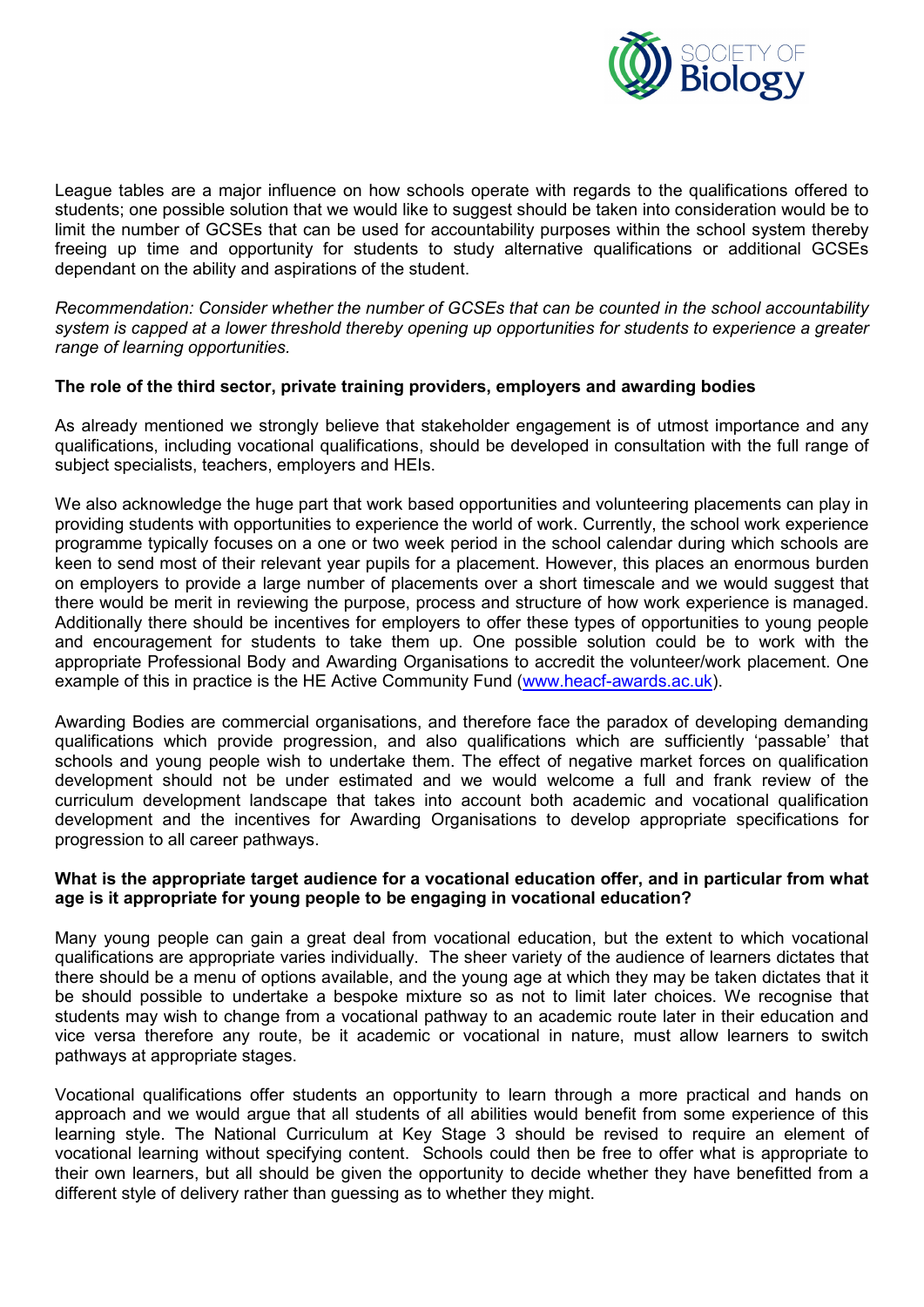

*Recommendation: By the age of 16 years all students should have had the opportunity to experience vocational learning and short taster routes should be available as young as year 7 and 8 to allow students to make informed decisions about the appropriate learning style for them.* 

#### **The principles to underpin content**

For vocational qualifications to be worthwhile for the learner and the economy their content must be both up-to-date and relevant to downstream employment. A system without a built in safeguard of the quality of content is likely to result in some areas only being served by one qualification where any revision may be under resourced. In order to guarantee that content is both up-to-date and relevant, an enhanced regulatory remit for Ofqual to approve the quality of qualifications with regard to the design rather than content, (such as alignment of content and assessment to outcomes) should be complemented by a requirement for the involvement and approval of the most appropriate sector and subject specific bodies. These could be professional institutions, chartered bodies, professional licensing authorities, licensed Sector Skills Councils or sector skills bodies, and in the event of contention over which bodies are appropriate either Government or Ofqual could act as arbiter.

*Recommendation: When developing vocational qualifications there must be thought given to future proofing the content and skills covered allowing a mechanism for current developments to be incorporated into the teaching without major revisions to the criteria.* 

The role of each organisation should be clearly stated at the start of the development process and any sign off procedures should be mutually agreed. There are a vast number of vocational qualifications already in the public domain and this can place a huge burden on Professional Bodies' time and resources when commenting on draft content and specifications for existing or new qualifications therefore careful consideration must be given to the role and responsibilities of each stakeholder.

## **How can we improve progression from vocational education to positive destinations (work, Apprenticeships, FE, HE)?**

There should be clear progression options from individual qualifications, such as those established routes from GCSE to A-level. However, progression from 14-16 to 16-19 relies on local, not national, availability. This issue is highlighted very clearly in traditional qualifications such as GCSE science, where A-level physics is not available about 500 schools and colleges. Similarly, many existing vocational and applied science level 2 qualifications do have follow-on level 3 qualifications, but these are often not available to students. The level 2 qualifications then essentially become dead ends, with no progression possible. Hence mechanisms to ensure local provision of a sequence of qualifications are important.

Science vocational qualifications should be aimed at learners aspiring to a particular science-related job or profession or a relevant degree pathway. It should focus on equipping learners with work-related skills, strong learning motivation and a career plan. The Information, Advice and Guidance (IAG) that students receive when choosing between particular qualification routes should be honest about the pathways that the qualification closes off as well as the pathways that remain an option.

*Recommendation: Information, advice and guidance for young people must be targeted and include examples of both vocation pathways and the more traditional academic routes.* 

*Recommendation: Ofqual must ensure equivalence between academic and vocational qualifications to establish clear progression routes for learners and for employers.*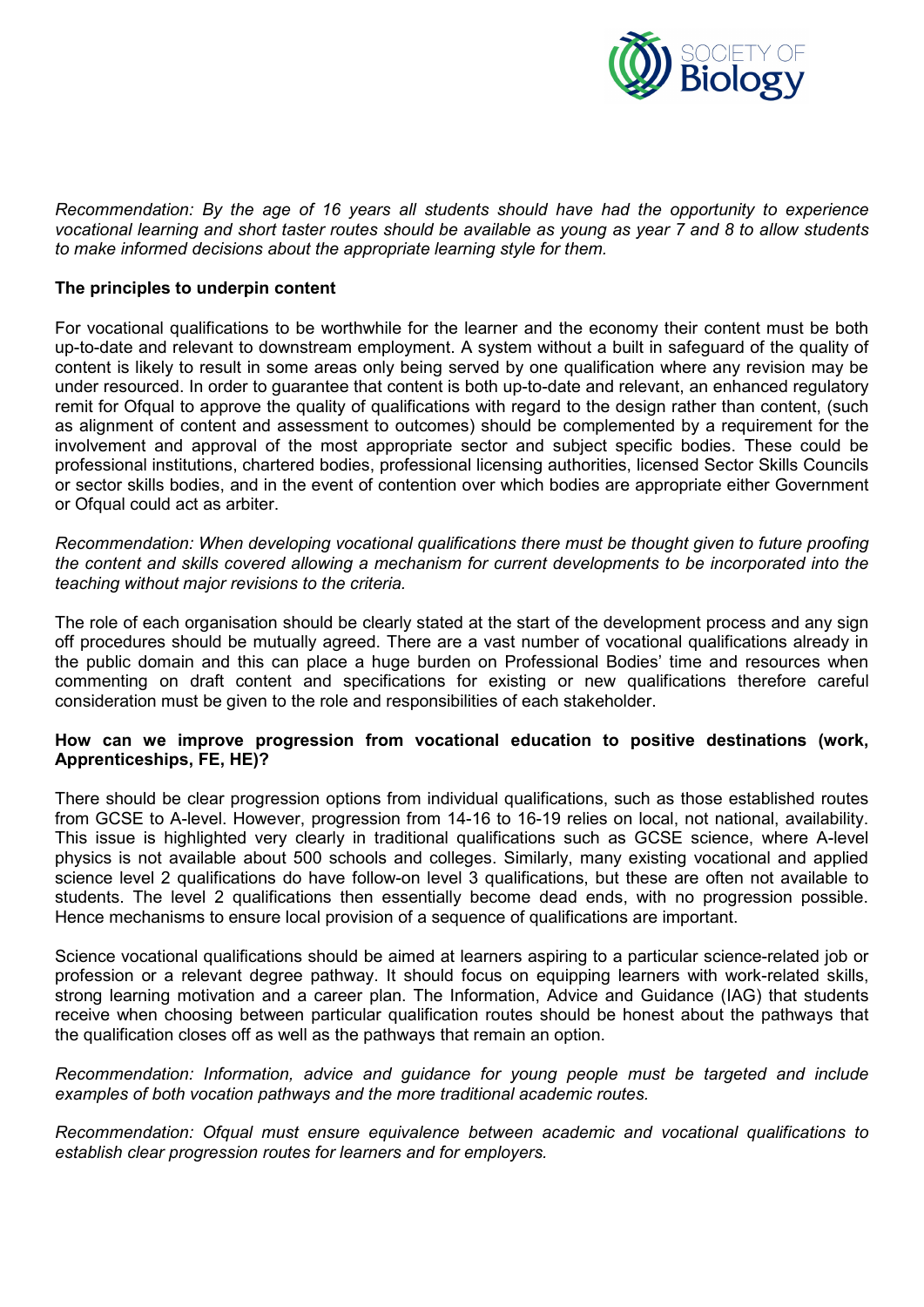

Finally, we recognise the value of STEM Ambassadors, who go into schools to share their experiences of studying science or engineering and working in these fields. Ambassadors from industry have a key role in bridging the link between schools and the world of work and we would encourage this review to consider the role of Ambassadors in promoting vocational routes and destinations as a positive career pathway.

We gratefully acknowledge the specific contributions of a Task Force (Chair: Professor Michael Reiss, Institute of Education, with contributions from Professor Joy Hinson, Society for Endocrinology and Queen Mary University; Dr David Bassett; Mrs Sarah Jones, ABPI. As well as contributions from the Association of Applied Biologists, AstraZeneca, Biochemical Society, Pfizer, and the Royal Agricultural Society among others.

The Society of Biology is pleased for this response to be publicly available and will shortly place a version on www.societyofbiology.org . For any queries, please contact Rachel Forsyth, Society of Biology, 9 Red Lion Court, London, EC4A 3EF. Email: education@societyofbiology.org

#### **Member Organisations represented by the Society of Biology**

#### **Full Members**

Anatomical Society Association for the Study of Animal Behaviour Association of Applied Biologists Biochemical Society **Breakspear Hospital** British Andrology Society British Association for Lung Research British Association for Psychopharmacology British Bariatric Medical Society British Biophysical Society British Crop Production Council British Ecological Society British Lichen Society British Microcirculation Society British Mycological Society British Neuroscience Association British Pharmacological Society British Phycological Society British Society for Ecological Medicine British Society for Immunology British Society for Matrix Biology British Society for Medical Mycology British Society for Neuroendocrinology British Society for Plant Pathology British Society for Proteome Research British Society for Research on Ageing British Society for Soil Science **British Society of Animal Science** British Toxicology Society Experimental Psychology Society Fisheries Society of the British Isles Genetics Society **Heads of University Biological Sciences** Heads of University Centres of Biomedical Science Institute of Animal Technology International Biometric Society **Laboratory Animal Science Association** Linnean Society

Marine Biological Association Nutrition Society Physiological Society RNID Royal Entomological Society Royal Microscopical Society Royal Society of Chemistry Science and Plants for Schools Scottish Association for Marine Science Society for Applied Microbiology Society for Endocrinology Society for Experimental Biology Society for General Microbiology Society for Reproduction and Fertility Society for the Study of Human Biology **SCI Horticulture Group** Society of Pharmaceutical Medicine UK Environmental Mutagen Society University Bioscience Managers' Association Zoological Society of London

#### **Supporting Members**

Association of the British Pharmaceutical Industry (ABPI) Association of Medical Research Charities **AstraZeneca** BioScientifica Ltd **Biotechnology and Biological Sciences Research** Council (BBSRC) **GlaxoSmithKline** Institute of Physics Medical Research Council (MRC) Pfizer UK **Syngenta** The British Library Wellcome Trust